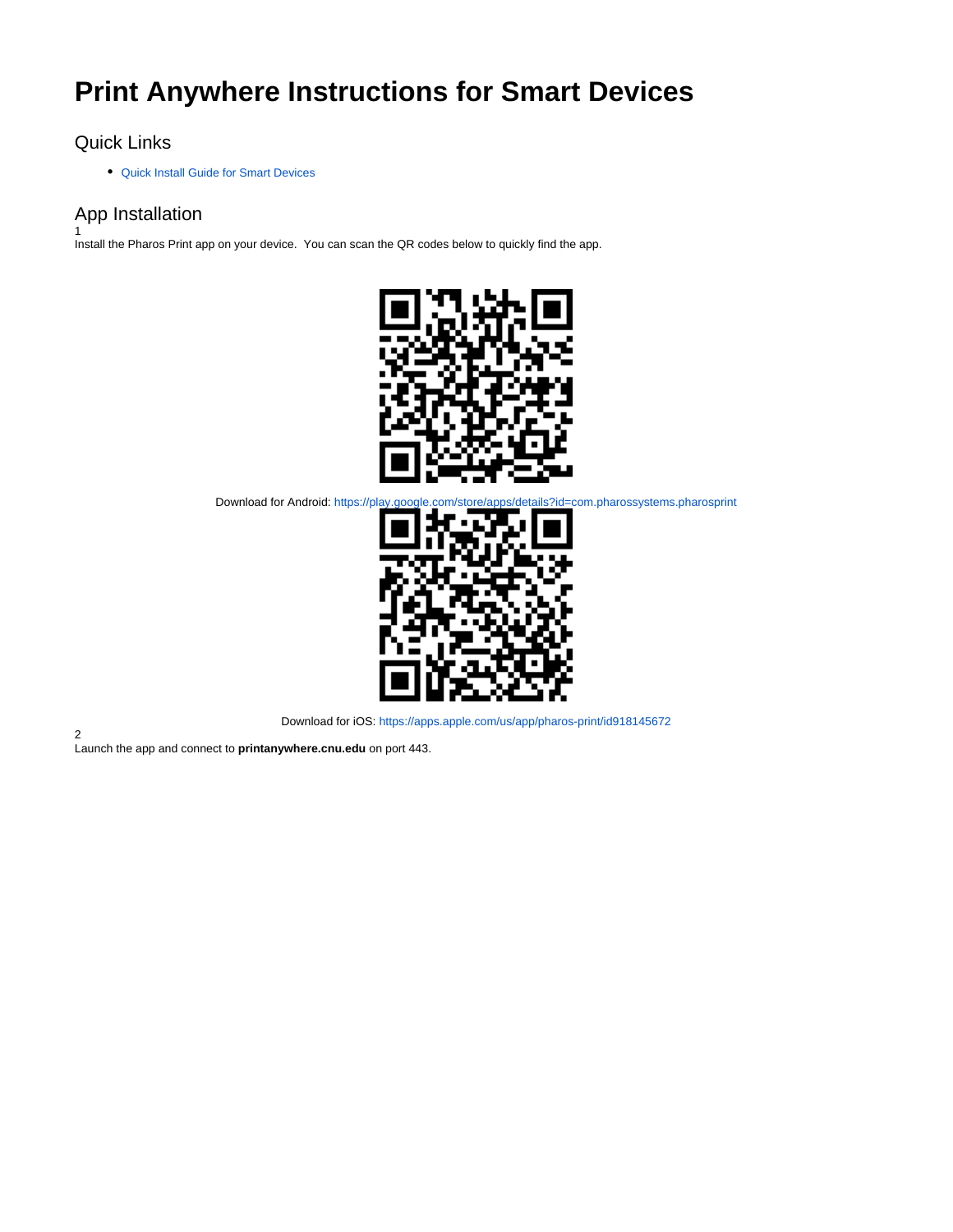

Login with your CNU ID number and password.

| $\mathbf{E}_{\mathbf{u}}$ $\approx$ | 63 10:32      |             |
|-------------------------------------|---------------|-------------|
|                                     | <b>PHAROS</b> | $\mathbf 0$ |
|                                     | 00123456      |             |
|                                     | 烧<br>Log On   |             |
|                                     |               |             |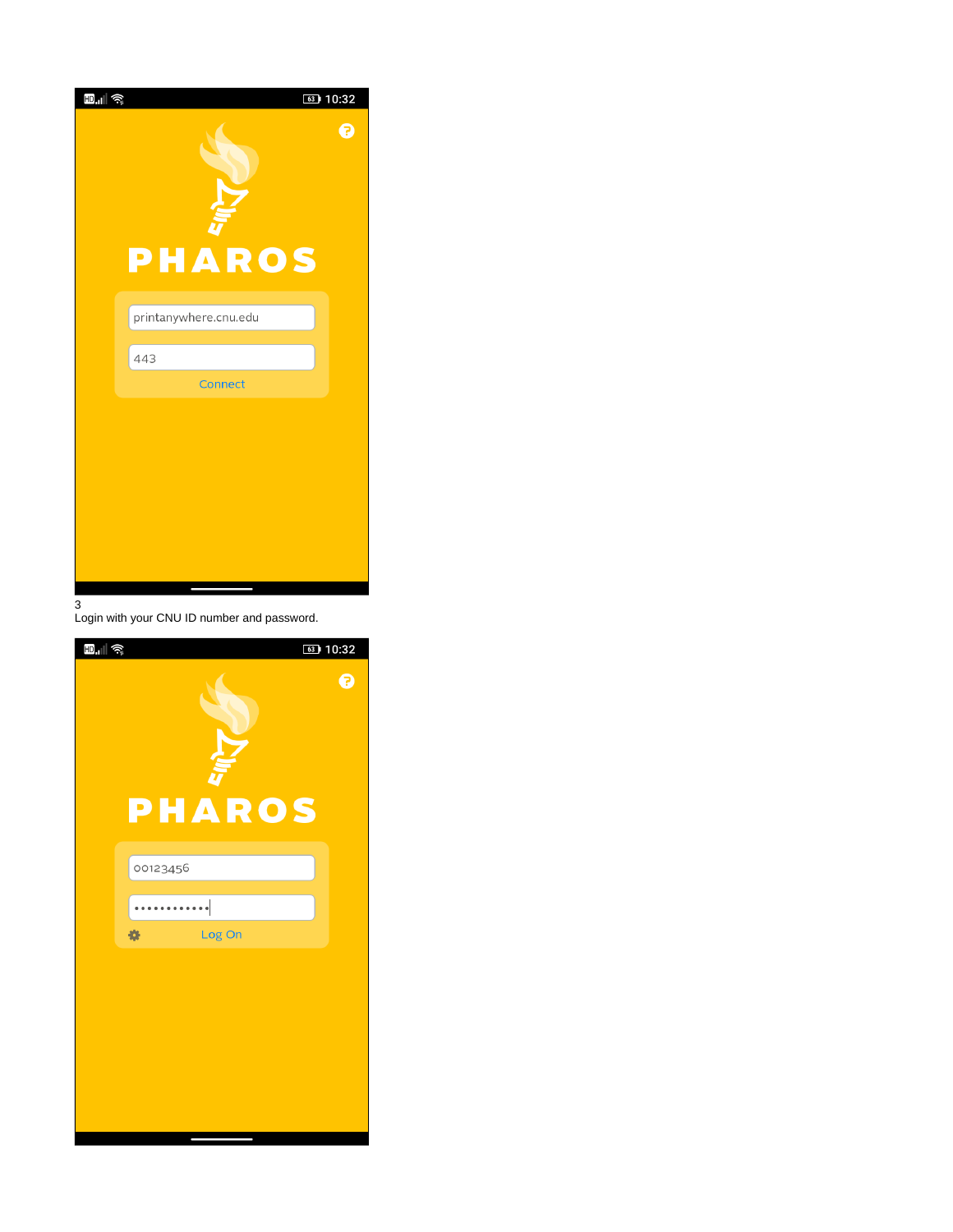#### Submitting Your Documents

In the app, tap the Upload button to select a document from your phone or to take a new photo with your camera, and submit them for printing. You will need to grant the Pharos Print app access to you device's camera and filesystem to use this feature.

| <b>b.</b> iii ș |                 |                  |             |           |  |                     | $18$ 5:55 |         |
|-----------------|-----------------|------------------|-------------|-----------|--|---------------------|-----------|---------|
| ₩               |                 |                  | My Prints   |           |  |                     |           | 體       |
| <b>Job List</b> |                 | Activity         |             |           |  |                     |           |         |
|                 |                 |                  | Œ<br>Upload | <b>t7</b> |  | m<br>Refresh Delete |           | Preview |
|                 |                 | There is no data |             |           |  |                     |           |         |
|                 |                 |                  |             |           |  |                     |           |         |
|                 |                 |                  |             |           |  |                     |           |         |
|                 |                 |                  |             |           |  |                     |           |         |
|                 |                 |                  |             |           |  |                     |           |         |
|                 |                 |                  |             |           |  |                     |           |         |
|                 |                 |                  |             |           |  |                     |           |         |
|                 |                 |                  |             |           |  |                     |           |         |
|                 |                 |                  |             |           |  |                     |           |         |
| ь.              | Payment method: |                  |             | 읉         |  | Print options :     |           |         |
|                 |                 |                  |             |           |  |                     |           |         |
|                 |                 |                  |             |           |  |                     |           |         |

#### $^\circledR$

- All documents submitted via the Pharos Print app will be singled-sided and black & white by default. This can be changed, see the next section on this page for more information.
- $\bullet$ You can use the Pharos Print app from anywhere, on-campus or off-campus, to submit documents for printing. However, you'll need to be on-campus at a copier to scan the QR code and release your jobs.

## Modifying Your Documents

If you've uploaded a document in the Pharos Print app or on the Print Center website, you can modify it before you release it.

- 1. 2. Select the document(s) you wish to modify.
	- Tap the "Print options" tab at the bottom of the app to modify your job.
		- a. You can change the document between color and black & white, single-sided and double-sided, and even select a specific page range to be printed.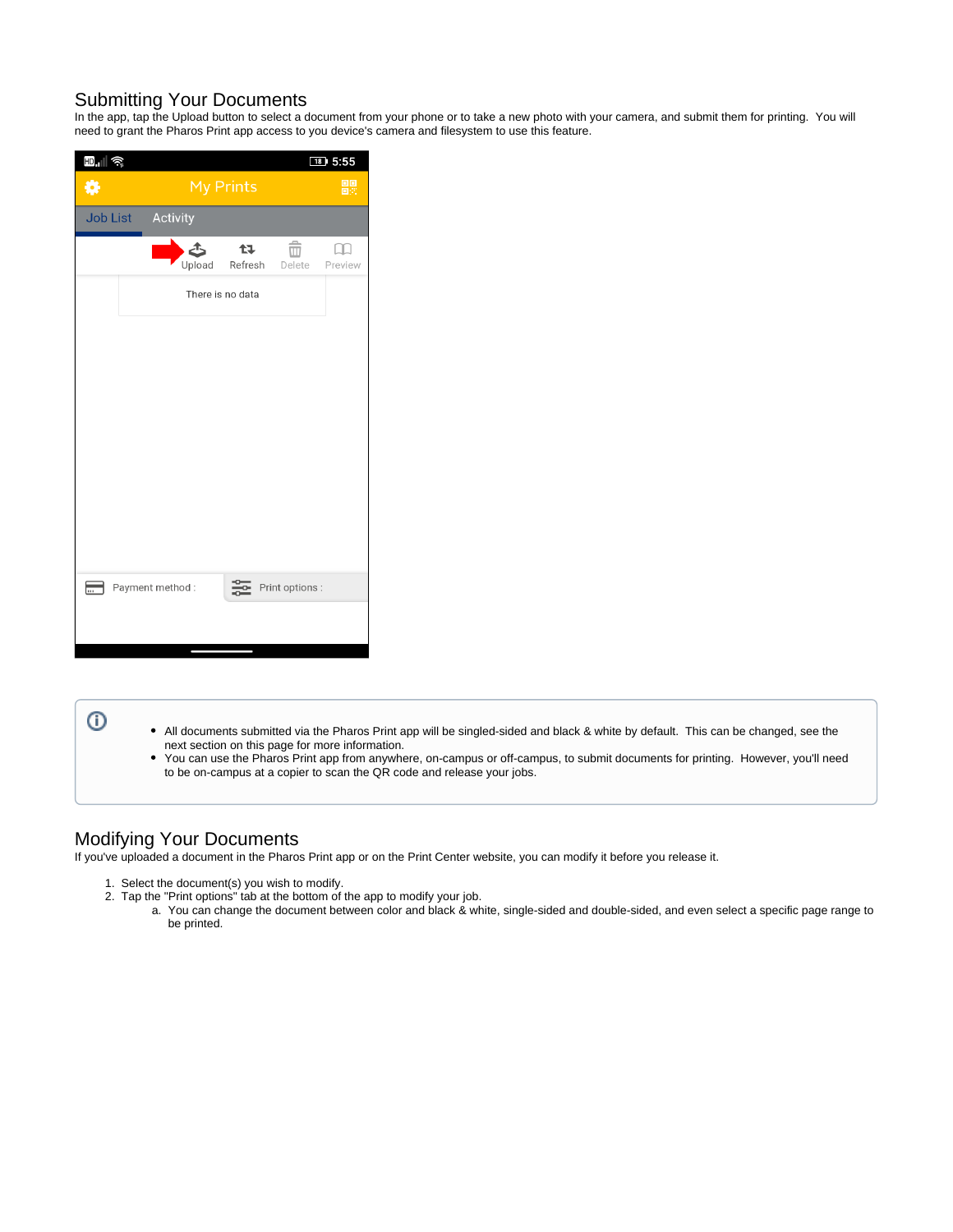| <b>b.</b> iii ș    |                          |                    |                 | $18$ 5:56                |
|--------------------|--------------------------|--------------------|-----------------|--------------------------|
| ₩                  | <b>My Prints</b>         | 體                  |                 |                          |
| <b>Job List</b>    | Activity                 |                    |                 |                          |
| ⊠                  | دگ<br>Upload             | 仕る<br>Refresh      | û<br>Delete     | LH 1<br>Preview          |
| ⊻َ                 | TestPrint.docx<br>\$0.06 |                    | Pages: 1        | $7s$ $\odot$<br>Paper: 1 |
|                    |                          |                    |                 |                          |
|                    |                          |                    |                 |                          |
|                    |                          |                    |                 |                          |
|                    |                          |                    |                 |                          |
| ⋿                  | Payment method:          | ≋                  | Print options : |                          |
| Color:             | OFF                      | Double side:       |                 | OFF                      |
| Pages<br>per side: | $\overline{2}$<br>1      | Copies:            | $\mathbf{1}$    | $\pm$                    |
| Page range:        |                          | e.g. 1-5, 8, 11-13 |                 |                          |

## Releasing Your Documents

When you're ready to release your documents, and you want to release them contactlessly and/or without your CNU ID card -

- 1. First, select the document(s) you want to release.
- 2. Then, tap the QR button in the upper-right corner of the app to scan the code on the copier and release your documents at that location.